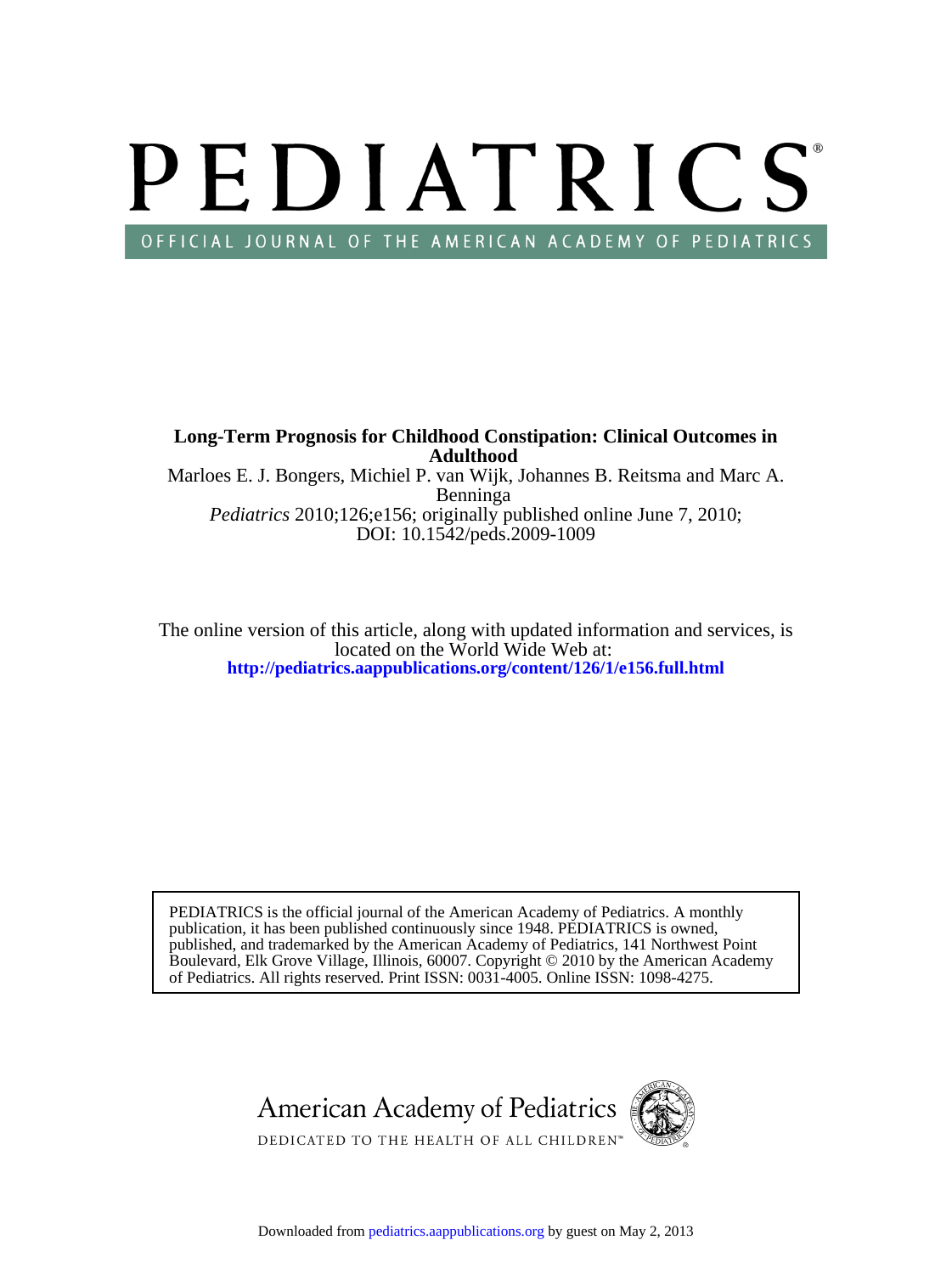# Long-Term Prognosis for Childhood Constipation: Clinical Outcomes in Adulthood

**WHAT'S KNOWN ON THIS SUBJECT:** Long-term follow-up studies involving children with functional constipation are scarce, but results suggest that symptoms may persist for many years. Information about outcomes at adult age is lacking.

**WHAT THIS STUDY ADDS:** In this study, we examine the longterm prognosis for children with constipation when they reach adult age, and we identify prognostic factors associated with poor and good clinical outcomes.

# abstract

**OBJECTIVES:** This study examines long-term prognoses for children with constipation in adulthood and identifies prognostic factors associated with clinical outcomes.

**METHODS:** In a Dutch tertiary hospital, children (5-18 years of age) who were diagnosed as having functional constipation were eligible for inclusion. After a 6-week treatment protocol, prospective follow-up evaluations were conducted at 6 and 12 months and annually thereafter. Good clinical outcomes were defined as  $\geq$  5 bowel movements per week for  $\geq$ 4 weeks, with  $\leq$ 2 fecal incontinence episodes per month, irrespective of laxative use.

**RESULTS:** A total of 401 children (260 boys; median age: 8 years [interquartile range: 6 –9 years]) were included, with a median follow-up period of 11 years (interquartile range: 9 –13 years). The dropout rate during follow-up was 15%. Good clinical outcomes were achieved by 80% of patients at 16 years of age. Thereafter, this proportion remained constant at 75%. Poor clinical outcomes at adult age were associated with: older age at onset (odds ratio [OR]: 1.15 [95% confidence interval  $[Cl]$ : 1.02-1.30];  $P = .04$ ), longer delay between onset and first visit to our outpatient clinic (OR: 1.24 [95% CI: 1.10 –1.40]; *P* .001), and lower defecation frequency at study entry (OR: 0.92 [95% CI:  $0.84 - 1.00$ ];  $P = .03$ ).

**CONCLUSIONS:** One-fourth of children with functional constipation continued to experience symptoms at adult age. Certain risk factors for poor clinical outcomes in adulthood were identified. Referral to a specialized clinic should be considered at an early stage for children who are unresponsive to first-line treatment. *Pediatrics* 2010;126: e156–e162

AUTHORS: Marloes E. J. Bongers, MD, PhD,<sup>a</sup> Michiel P. van Wijk, MD,<sup>a</sup> Johannes B. Reitsma, PhD,<sup>b</sup> and Marc A. Benninga, MD, PhD<sup>a</sup>

*aDepartment of Pediatric Gastroenterology and Nutrition, Emma Children's Hospital, and bDepartment of Clinical Epidemiology, Biostatistics, and Bioinformatics, Academic Medical Center, Amsterdam, Netherlands*

#### **KEY WORDS**

functional constipation, childhood, follow-up, outcome, adulthood, prognosis

#### **ABBREVIATIONS**

GEE— generalized estimating equation OR— odds ratio CI— confidence interval IBS—irritable bowel syndrome IQR—interquartile range

www.pediatrics.org/cgi/doi/10.1542/peds.2009-1009

doi:10.1542/peds.2009-1009

Accepted for publication Mar 3, 2010

Address correspondence to Marc A. Benninga, MD, PhD, Academic Medical Center, Department of Pediatric Gastroenterology and Nutrition, Room G8-261, Meibergdreef 9, 1105 AZ Amsterdam, Netherlands. E-mail: m.a.benninga@amc.nl

PEDIATRICS (ISSN Numbers: Print, 0031-4005; Online, 1098-4275).

Copyright © 2010 by the American Academy of Pediatrics

**FINANCIAL DISCLOSURE:** *The authors have indicated they have no financial relationships relevant to this article to disclose.*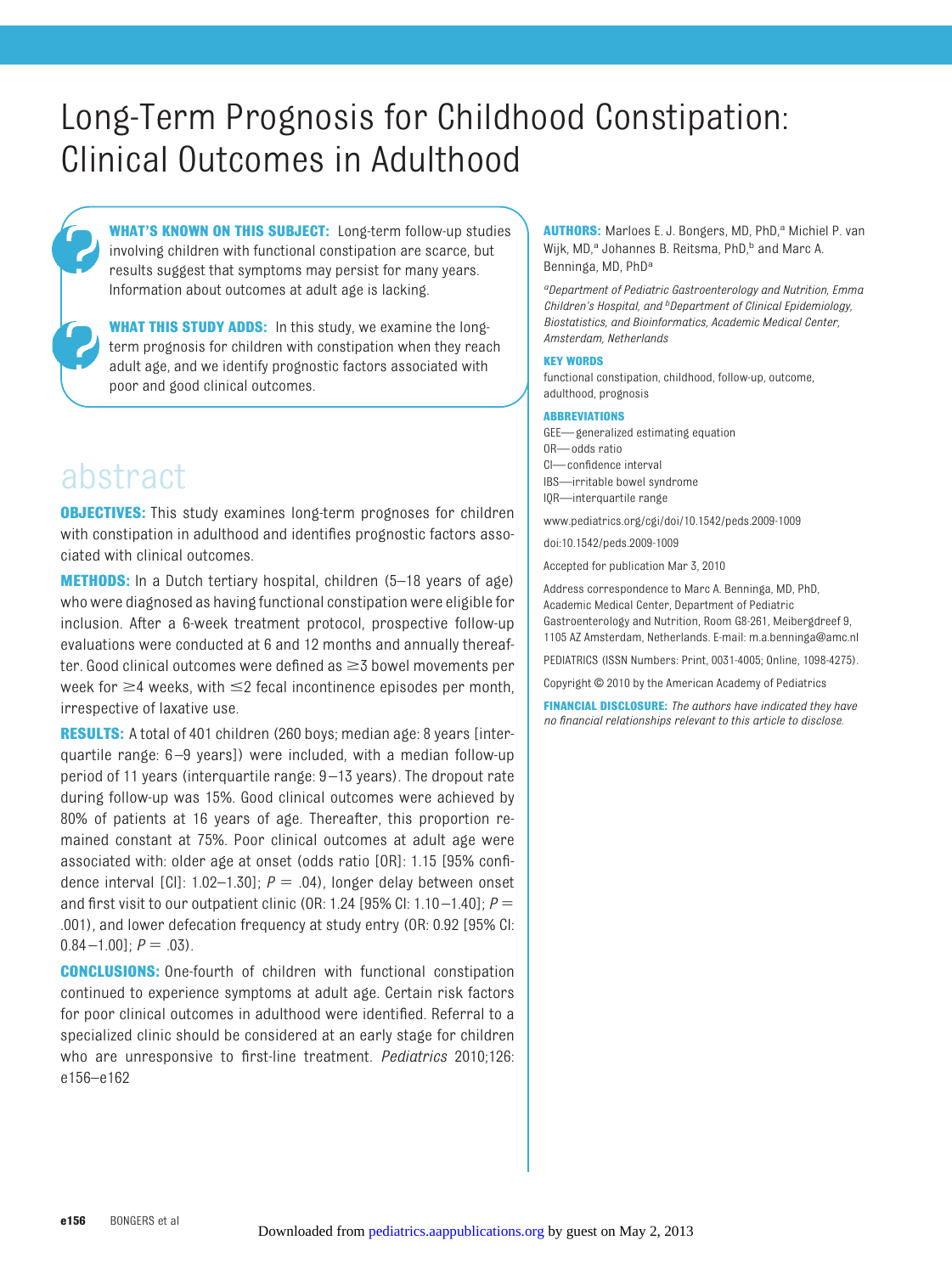Functional constipation is a common disorder among children, accounting for  $\sim$ 3% of visits to pediatric clinics and even 10% to 25% of visits to pediatric gastroenterology clinics.1–4 The general belief that functional constipation is self-limiting5,6 was not supported by several long-term follow-up studies.<sup>7-12</sup> Persistence of symptoms was reported for 30% to 52% of children in studies with  $\geq$  years of follow-up monitoring.7–9,11,12 Children with chronic symptoms of functional constipation suffer from lower quality of life, as found through children's self-reports and parents' proxy measurements.13,14

To date, data are scarce regarding the prognosis for childhood constipation when patients reach adult age. Follow-up monitoring of a large cohort of children with constipation in our pediatric gastrointestinal clinic showed that symptoms persisted for one-third of children at  $\geq$ 16 years of age.<sup>12</sup> Results were imprecise, however, because only one-fourth of the included children reached 16 years of age in that study. A small retrospective study found that the frequency of constipation among adults with a history of childhood constipation was not different from that of control subjects (25% vs 23.5%).<sup>15</sup> However, Khan et al<sup>15</sup> reported that childhood constipation seemed to be a predictor of irritable bowel syndrome (IBS) in adulthood. With longer follow-up data for our cohort now being available, our aim was to evaluate whether our previous findings on the long-term outcomes of children with constipation would be sustained. Furthermore, we wanted to determine which clinical characteristics at the time of first presentation to the pediatric gastrointestinal outpatient clinic were associated with persistence of constipation in adulthood.

# **METHODS**

#### **Patients**

All patients who participated in one of the clinical studies on childhood constipation between 1991 and 1999 were eligible for inclusion.16,17 In those studies, functional constipation was defined as the presence of  $\geq$  2 of the following 4 criteria: defecation frequency of  $<$ 3 times per week;  $\geq$ 2 episodes of fecal incontinence per week; passage of very large amounts of stool at least once every 7 to 30 days; or a palpable abdominal or rectal mass on physical examination. Only patients  $\geq$  5 years of age who had received laxative treatment for  $\geq$  months before the initial presentation were included. Children with organic causes of constipation or mental retardation and children using drugs that influence gastrointestinal function, other than laxatives, were excluded.

# **Follow-up Monitoring and Data Collection**

After the last visit of the initially intensive, 6- to 8-week treatment protocol, follow-up evaluations were conducted for each patient at 6 months and annually until 2005. Between 2005 and 2007, every patient who was still in the cohort was contacted once more. Follow-up evaluations were conducted during an outpatient clinic visit or by telephone when the child had been discharged from the outpatient clinic. If telephone contact failed, then an explanatory letter was mailed to the patient's current address. This letter contained study information, an invitation to contact the pediatric gastrointestinal department for follow-up evaluation, and a nonresponse form that could be returned in a prestamped, addressed envelope. Subjects who indicated at any point during the follow-up period that they no longer wished to participate in this follow-up cohort were contacted no further. If the address proved wrong, then the investigators tried to obtain new contact details from the patient's last known general practitioner or from municipal archives where the patient was last registered.

During each follow-up interview, a standardized questionnaire was used to obtain information regarding current clinical outcome. Data concerning defecation frequency, stool consistency and size, painful defecation, fecal incontinence frequency, abdominal pain, and laxative use were based on the 6-week period before the follow-up evaluation. In addition to this 6-week period, all relapses between the previous and current follow-up evaluations were documented.

# **Definitions of Clinical Outcomes**

A good clinical outcome during the follow-up period was defined as defecation frequency of  $\geq$  3 times per week for a period of  $\geq$ 4 weeks and  $\leq$ 2 episodes of fecal incontinence per month, with no use of laxatives in the previous 4 weeks (category 1). For moredetailed assessments of clinical outcomes, 3 additional categories were defined, that is, a group of children with good clinical outcomes with the use of laxatives (category 2) and 2 groups with poor clinical outcomes, either without (category 3) or with (category 4) the use of laxatives. A child was considered to have experienced a relapse when the defecation frequency decreased to  $<$ 3 times per week and/or fecal incontinence frequency increased to more than once per fortnight after an initially good clinical outcome.

# **Statistical Analyses**

Baseline characteristics of the cohort are reported in a descriptive way. Comparisons between patients with complete follow-up data and those who dropped out were conducted with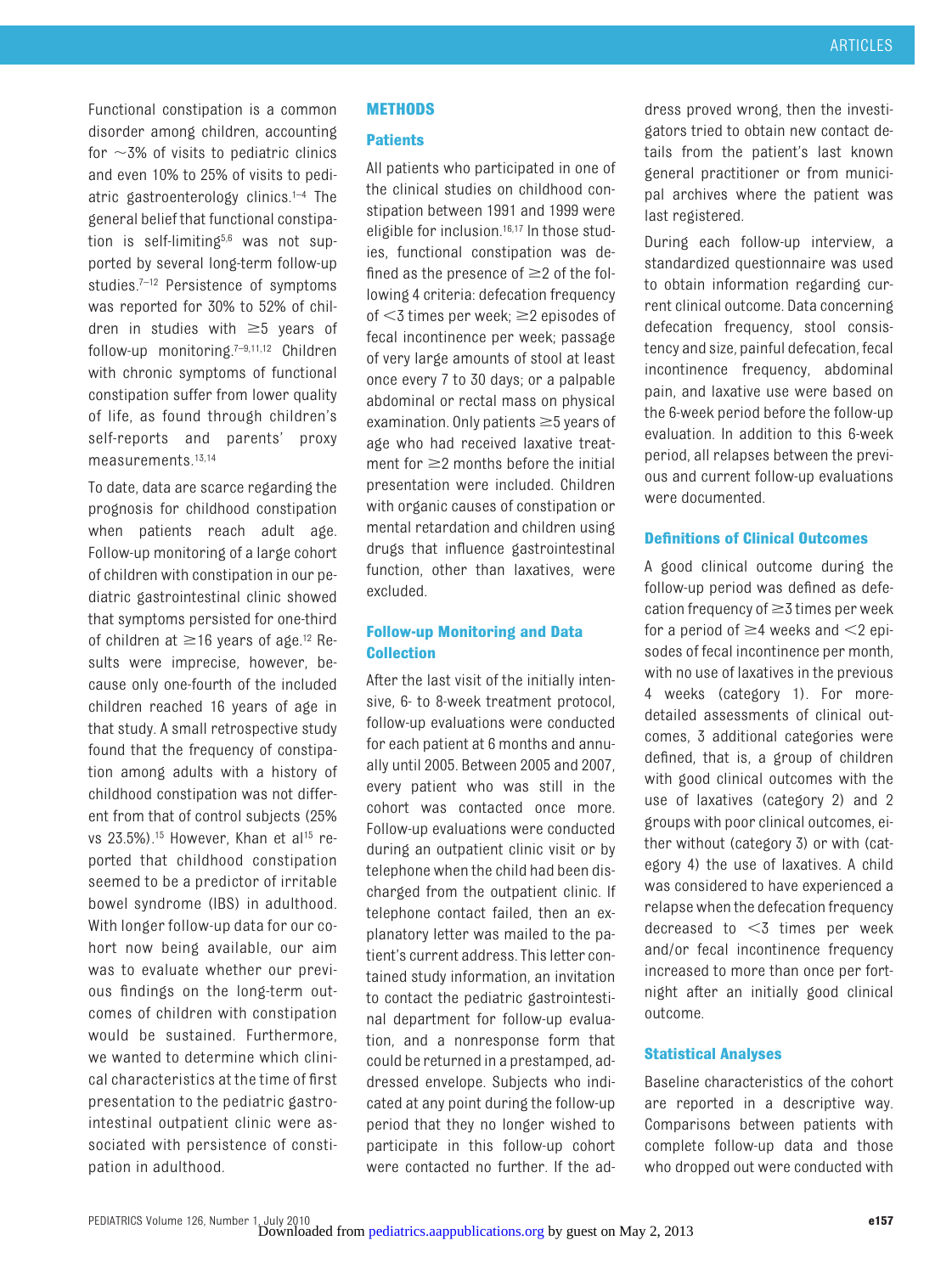Mann-Whitney *U* tests for continuous outcomes and with  $\chi^2$  tests for dichotomous outcomes. For each of the fixed follow-up times, the distribution of patients in the 4 defined categories of clinical outcomes was computed.

Generalized estimating equation (GEE) models were used to gain insight into the association between clinical characteristics and clinical outcomes at adult age.18 In the GEE analysis, the 4 clinical outcome categories were reduced to a binary outcome, that is, good clinical outcome (categories 1 and 2) versus poor clinical outcome (categories 3 and 4). To take into account the possible fluctuation of constipation symptoms from year to year, adult age was defined as 16 to 18 years of age. Therefore, all observations available for each patient in this age range were included. A limited set of predefined baseline factors, including gender, age at onset of constipation, delay (ie, time between onset and first presentation to our pediatric gastrointestinal outpatient clinic), and defecation frequency and fecal incontinence frequency at first presentation to the outpatient clinic, was entered into the model without any additional selection strategy. These candidate factors were selected on the basis of previous research findings and our own interest. A multivariate GEE model was used, and results were expressed with 95% confidence intervals (CIs) and corresponding  $x^2$ test results. In addition, the frequency and timing of relapses for patients with good clinical outcomes at adult age were presented in a Kaplan-Meier curve.

Statistical analyses were performed by using SPSS 12.0.2 (SPSS, Chicago, IL) and SAS 9.1 (SAS Institute, Cary, NC). Statistical significance was accepted at  $P < .05$ .

### **RESULTS**

# **Baseline Characteristics and Completeness of Follow-up Data**

Between 1991 and 1999, a total of 416 patients with functional constipation were included in the 2 clinical studies. Of this cohort, 15 children were excluded from follow-up study because of incorrect inclusion in the research protocols. Therefore, a total of 401 children with functional constipation (65% male; median age at entry: 8 years [interquartile range [IQR]: 6 –9 years]) were included in the present study. The median duration of follow-up monitoring was 11 years (IQR: 9 –13 years). Baseline characteristics are presented in Table 1.

During this follow-up study, there was a drop-out rate of 15% ( $n = 62$ ). Of the remaining 339 patients (85%), 244 patients (72%) reached the age of 18 years. Loss to follow-up monitoring occurred for the following reasons: (1) no contact information could be retrieved  $(n = 14)$ ; (2) there was no response to a written invitation to contact the pediatric gastrointestinal department for follow-up evaluation  $(n = 33)$ ; (3) the subject declined further participation  $(n = 7)$ ; (4) the subject had died in a car accident  $(n = 1)$ ;

| <b>TABLE 1</b> Baseline Characteristics $(N = 401)$ |            |
|-----------------------------------------------------|------------|
| Age, median (IQR), y                                | $8(6-9)$   |
| Gender, %                                           |            |
| Male                                                | 65         |
| Female                                              | 35         |
| Age of onset, median (IQR), y                       | $3(0-4)$   |
| Defecation frequency                                |            |
| Median (IQR), times per wk                          | $2(1-4)$   |
| $<$ 3 times per wk, %                               | 71         |
| Fecal incontinence frequency                        |            |
| Median (IQR), times per wk                          | $10(5-21)$ |
| $\geq$ 2 times per wk, %                            | 89         |
| No fecal incontinence, %                            | 8          |
| Large stools, %                                     | 68         |
| Hard stools, %                                      | 40         |
| Painful defecation, %                               | 47         |
| Abdominal pain, %                                   | 54         |
| Abdominal scybalus, %                               | 22         |
| Rectal scybalus, %                                  | 30         |
| Positive family history findings, %                 | 14         |

or (5) other reasons  $(n = 7)$ . The subjects who dropped out differed from the patients who remained in the follow-up study with respect to age at the first visit to the outpatient clinic, with median ages of 7 years (IQR: 6-9) years) and 8 years (IQR: 7–10 years;  $P = .01$ ), respectively. No other differences in baseline characteristics were found (data not shown).

# **Clinical Outcomes During Follow-up Period**

The distribution of patients in the 4 defined clinical outcome categories for each follow-up year is shown in Fig 1. After 1 year, 50% of children achieved good clinical outcomes, with 11% of those children still using laxatives. Thereafter, a gradual increase in the proportion of patients with clinical success was seen, from 64% at the 5-year follow-up evaluation to 81% at the 10-year follow-up evaluation. By that time, only 4% of patients were still being treated with laxatives, with 3% achieving good clinical outcomes and 1% poor clinical outcomes. After 10 years, the overall success rates were generally stable at  $\sim$ 80%.

Clinical outcomes according to biological age are depicted in Fig 2. During childhood, a steady increase in good clinical outcomes was found, from 50% at the age of 5 years to 80% at the age of 16 years. Thereafter, success rates at adult age remained constant at  $\sim$ 75%. Laxative use at the age of 18 years was limited to 10 patients with good clinical outcomes and 1 patient with a poor clinical outcome.

# **Prognostic Factors for Persistence of Constipation at Adult Age**

A total of 333 patients achieved the age of 16 years. Of those patients, 302 (63% male) were reached for follow-up evaluation. All 816 follow-up evaluations for these patients between 16 and 18 years of age were included in the mul-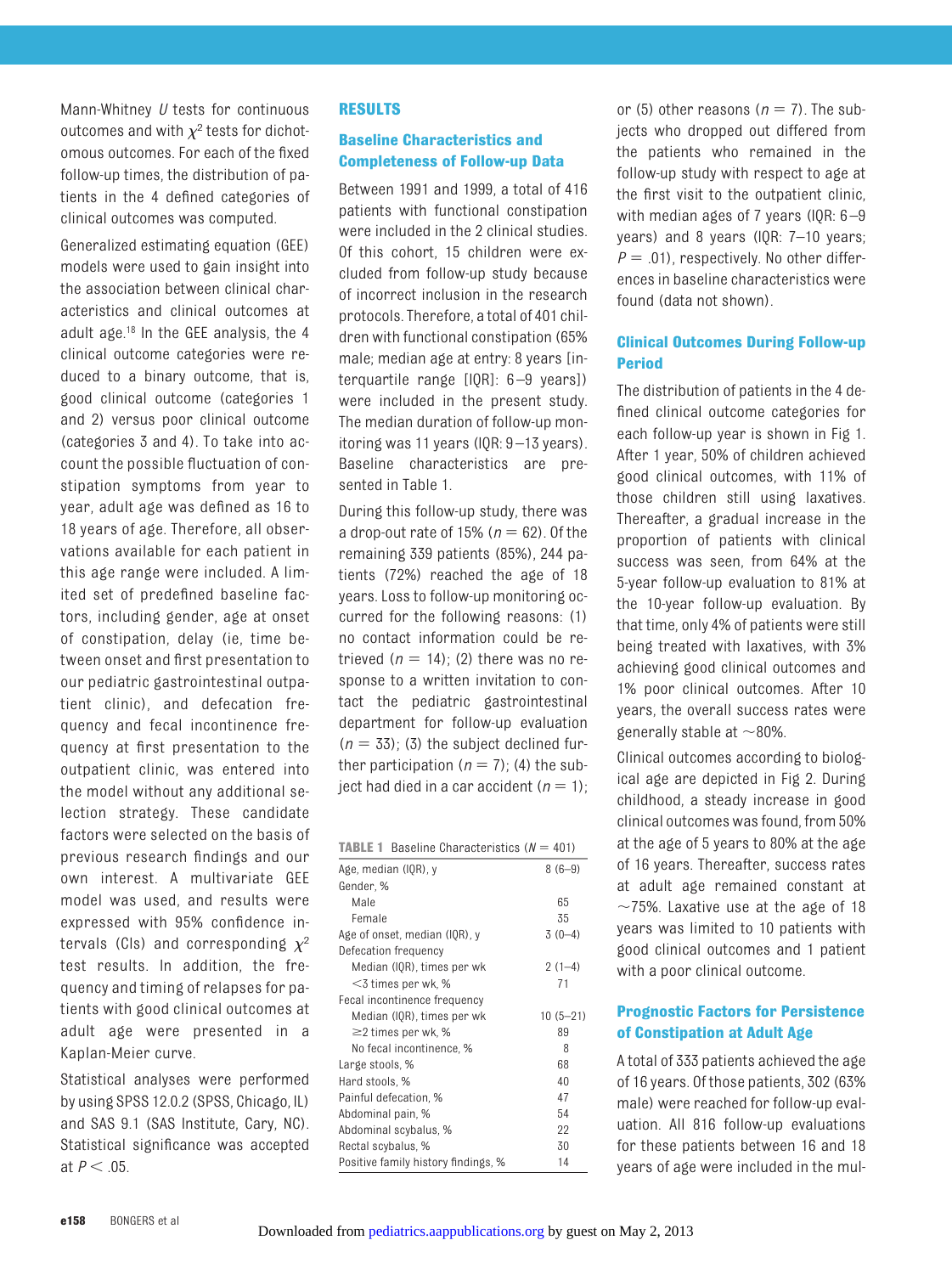

**FIGURE 1**

Clinical outcomes of patients according to follow-up year, divided into the 4 defined outcome categories. Numbers in the upper row above the bars show the numbers of patients due for follow-up evaluation each year. Numbers in the second row show the numbers of patients reached for follow-up evaluation each year.



#### **FIGURE 2**

Clinical outcomes of patients according to biological age, divided into the 4 defined outcome categories. Numbers in the upper row above the bars show the numbers of patients who reached each age at any time during the follow-up period. Numbers in the second row show the numbers of patients reached for follow-up evaluation at each age.

tivariate GEE model for analysis. Clinical outcomes were found to be significantly correlated with 3 baseline characteristics, namely, delay (odds ratio [OR]: 1.24 [95% CI: 1.10 –1.40];  $P = .001$ ), age at onset (OR: 1.15 [95% CI:  $1.02-1.30$ :  $P = .04$ ), and defecation frequency (OR: 0.92 [95% CI:  $0.84 - 1.00$ ];  $P = .03$ ). Gender and fecal incontinence frequency were not correlated with clinical outcomes. For better illustration of the absolute impact of these findings, we introduce the following patient groups. A typical patient from our study is a male patient who experienced onset of symptoms at the age of 3 years and presented for the first time at our outpatient clinic with a delay of 5 years, reporting a defecation frequency of twice per week and 10 episodes of fecal incontinence per week. The estimated risk for a poor clinical outcome for this patient would be 16%. For such a patient, if the delay between onset and the first visit to our outpatient clinic was 1 year, then the estimated risk for a poor clinical outcome at adult age (16 –18 years) would decrease to 7%. If the delay was 9 years instead of 1 year, then the estimated risk would increase to 31%. The influence of age at onset of constipation also can be illustrated by using our typical patient and varying the age at onset. The estimated risk of a poor clinical outcome at adult age would be  $\sim$  11% for such a patient if complaints of constipation started at birth, compared with 24% with onset of com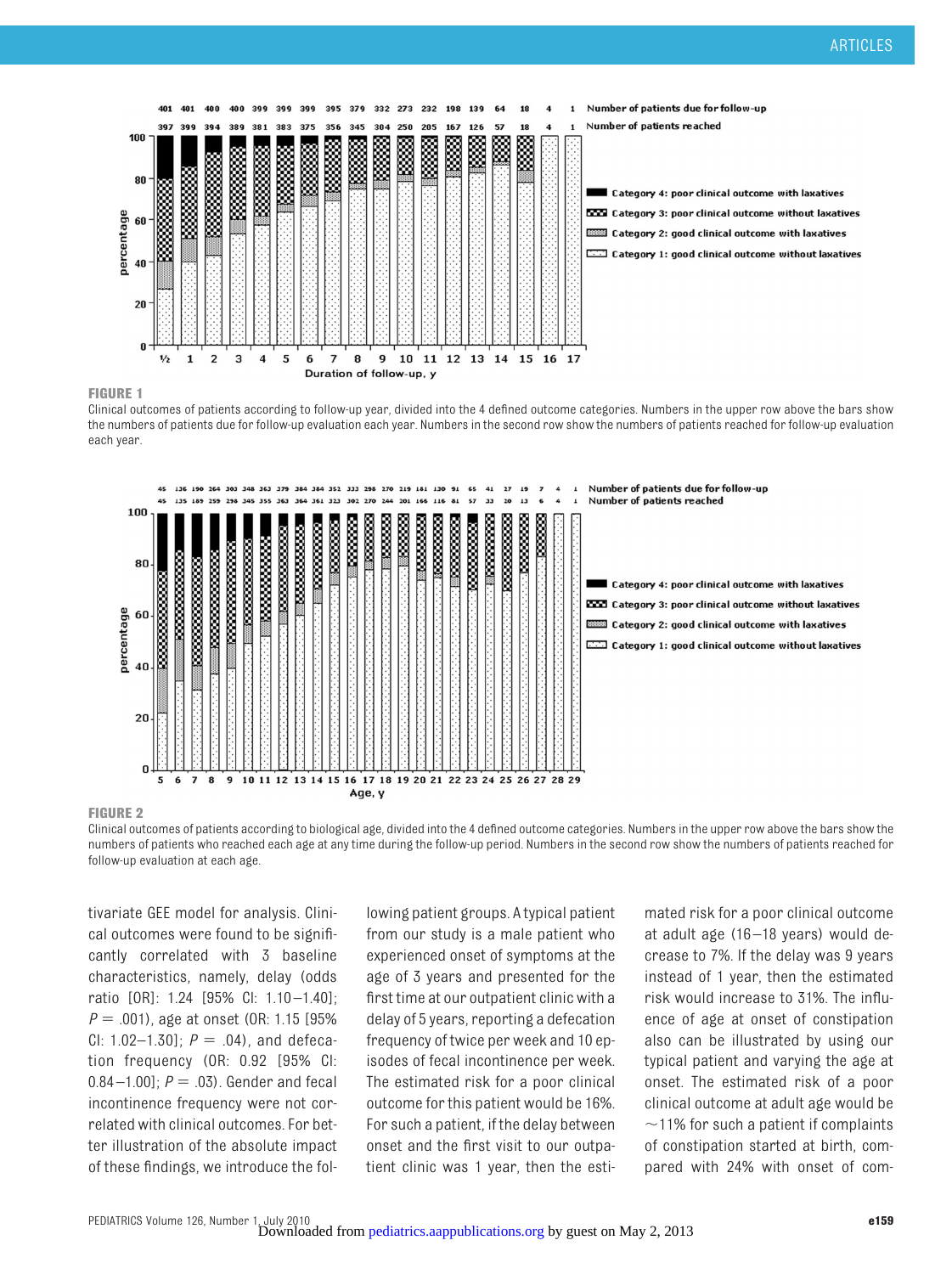plaints at age 7. Finally, a low defecation frequency (ie, once per week) at first presentation corresponded to an estimated risk of a poor clinical outcome at adult age of 17%, and this risk decreased to 11% for patients presenting with defecation frequency of 7 times per week.

#### **Relapses in Adulthood**

After achievement of good clinical outcomes at adult age, relapses occurred significantly more frequently among women than among men (Fig 3). Within 1 year after clinical success, relapse rates were similar for women and men (5% and 4%, respectively). Thereafter, the cumulative relapse frequency increased to 28% after 5 years and 40% after 7 years for women, compared with 12% and 20%, respectively, for men  $(P = .01)$ .

#### **DISCUSSION**

Our long-term follow-up study revealed that, for  $\sim$ 25% of children with functional constipation, symptoms persisted into adulthood. Poor clinical outcomes at adult age were associated with older age at onset, longer delay between onset and first presentation to our pediatric gastro-



#### **FIGURE 3**

Cumulative proportions of patients who experienced relapses after good clinical outcomes at adult age, showing a significant greater rate of relapse for women, compared with men (*P* .01).

intestinal outpatient clinic, and lower defecation frequency at first presentation. Lastly, relapses at adult age were more common among women than men.

In line with our earlier observations,<sup>12</sup> the rate of good clinical outcomes in this study population showed a steady increase with longer follow-up periods. Laxative use in the subgroup of children with poor clinical outcomes was limited. As early as a follow-up time of 6 months, two-thirds of children with poor clinical outcomes no longer used laxatives; at 10 years, only 4% of patients were still using laxatives. This poor compliance is most likely explained by the fact that these patients were tired of taking laxatives for long periods without good results. Furthermore, many parents are reluctant to give their children laxatives for longer periods of time. To date, however, there is no strong evidence that long-term laxative use leads to tolerance or causes mucosal or neurologic colonic damage.19

Conversely, our follow-up results seemed to indicate that some children with poor clinical outcomes achieved success over the years without the use of laxatives. Clinical outcomes according to follow-up duration seemed to be related to outcomes according to biological age, because success rates showed a similar steady increase with biological age. In line with long-term follow-up findings for children with functional nonretentive fecal incontinence,20 a steady increase in achievement of good outcomes during puberty was seen. During puberty, young adolescents learn to take more responsibility for their own actions in general. In relation to their defecation problems in particular, they may take better responsibility for regular toileting and no longer withholding their urge to defecate. Peer pressure and social

embarrassment may contribute to this as well.

However, the fact that one-fourth of children with functional constipation reported symptoms persisting into young adulthood refutes the general belief that all children outgrow constipation over the years. In this respect, extension of follow-up monitoring for our cohort confirms our previously reported clinical results.12 To date, comparisons with other follow-up studies are still hampered by differences in applied definitions of constipation,6,8,15,21 small numbers of patients,7–9,15,22,23 low follow-up rates, 6-9,21,22 or the use of retrospective or cross-sectional, rather than longitudinal, study designs.15,21,24

Poor clinical outcomes at adult age were correlated with 3 clinical characteristics, namely, older age at onset, longer delay between onset of symptoms and the first visit to our outpatient clinic, and low defecation frequency at baseline. This seems to be in contrast to previous findings for this cohort, which indicated that higher fecal incontinence frequency and onset of constipation before the age of 1 year resulted in lower success rates.12 The following explanations can be given for the different results within the same cohort. The study by van Ginkel et al<sup>12</sup> aimed to analyze prognostic factors for first clinical success, whereas the current study analyzed clinical factors associated with clinical outcomes at adult age. Because the large majority of children achieved good clinical outcomes within the first 2 years of follow-up monitoring, the prognostic factors for first clinical success described by van Ginkel et al<sup>12</sup> can be considered indicators for short-term outcomes. Furthermore, van Ginkel et al<sup>12</sup> defined good clinical outcomes as only those in clinical outcome category 1 (clinical success and no laxative use). It is our current opinion that all pa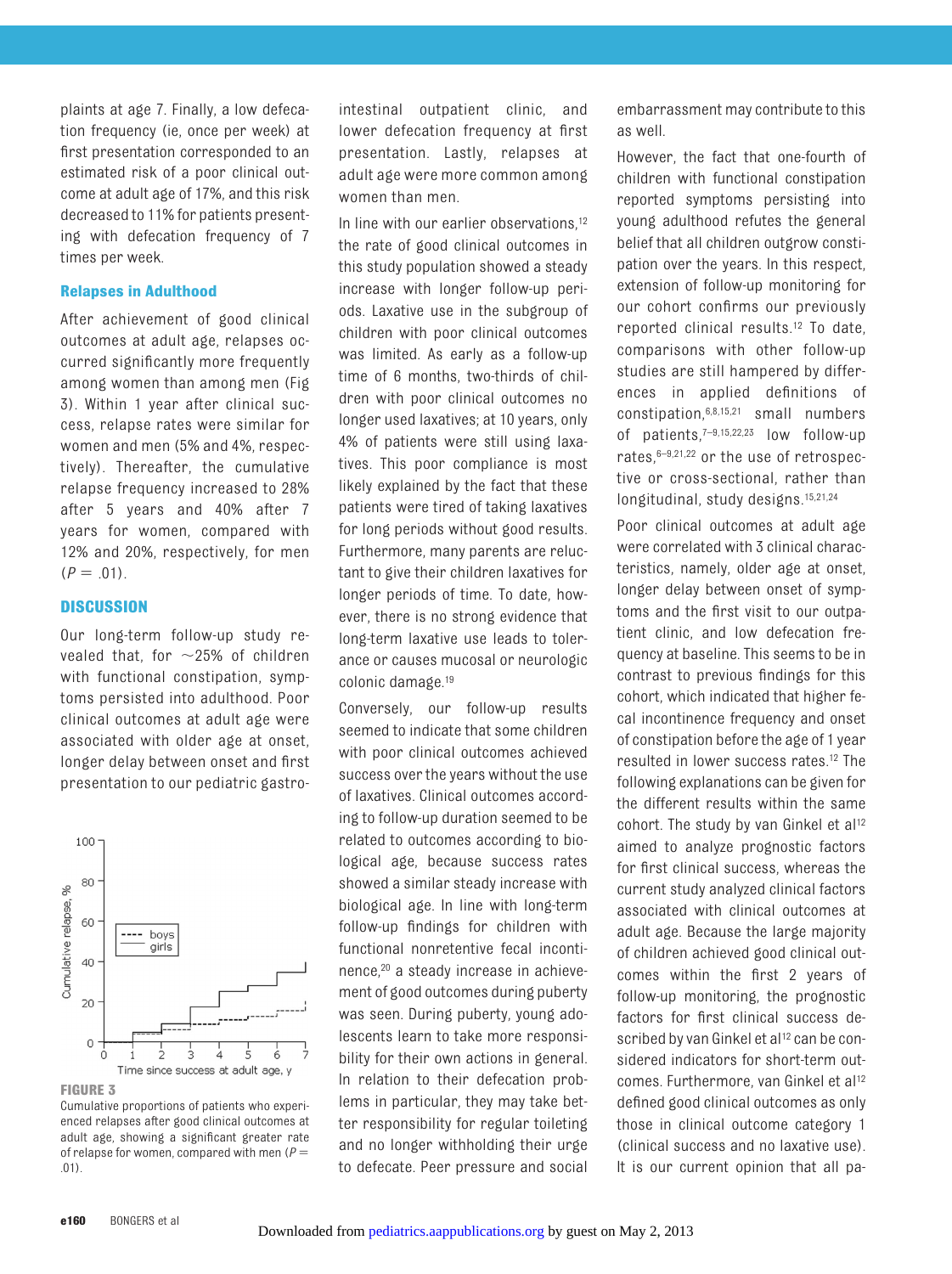tients who reached adult age and no longer reported symptoms of constipation should be considered to have achieved good clinical outcomes, regardless of the use of laxatives. Therefore, in the current study, we defined both category 1 and 2 outcomes as good clinical outcomes at adult age and compared those groups with categories 3 and 4.

van Ginkel et al<sup>12</sup> reported that late onset was positively associated with first success, but the current study showed that such patients have a higher risk of experiencing constipation in adulthood. This finding indicates that this group is more likely to experience relapse after initial success. The onset of constipation during adolescence may be an early expression in the continuum of functional gastrointestinal disorders, such as adult constipation or constipation-predominant IBS. In a small retrospective study by Khan et al,15 childhood constipation seemed to be a predictor of IBS in adulthood. Furthermore, our study showed that relapses at adult age occurred more often among women than men. Although we cannot fully explain this finding, it seems in line with adult studies that reported a predominance of functional gastrointestinal disorders in women, compared with men.25–28 Whether women in our cohort experienced true relapse of their childhood constipation or developed a new functional gastrointestinal disorder needs to be studied further.

#### **REFERENCES**

- 1. Loening-Baucke V. Chronic constipation in children. *Gastroenterology.* 1993;105(5): 1557–1564
- 2. Molnar D, Taitz LS, Urwin OM, Wales JK. Anorectal manometry results in defecation disorders. *Arch Dis Child.* 1983;58(4): 257–261
- 3. Taitz LS, Wales JK, Urwin OM, Molnar D. Factors associated with outcome in manage-

Longer delays between symptom onset and the first visit to our outpatient clinic were associated with poor clinical outcomes at adult age. Conversely, we hypothesize that, with earlier referral to a specialized pediatric gastrointestinal outpatient clinic, children may receive adequate, intensive treatment sooner. A previous study showed that infants with constipation symptoms for  $<$ 3 months before presentation achieved higher success rates than did those with longer symptom duration.29 However, in contrast to relatively short delays in the study by van den Berg et al,29 the median delay for our patient cohort was 5 years, which indicates that other factors might have biased results for the group of children with longer delays. The parents' role in managing their child's defecation problem might be a potential delaying factor, as well as contributing to poor clinical outcomes. Inadequate parenting style with respect to setting limits for the child in general and with respect to toileting behaviors specifically is thought to play an important role in both the development and the persistence of constipation.30 Parents' inability to set limits also may complicate adequate treatment. Additional studies are needed to support these presumptions.

Lastly, a low defecation frequency was associated with poor clinical outcomes. This is in contrast to several studies that found no association between defecation frequency and clinical outcomes.7,8,29,31,32 For children with intractable constipation, however, low

ment of defecation disorders. *Arch Dis Child.* 1986;61(5):472– 477

- 4. Di Lorenzo C. Childhood constipation: finally some hard data about hard stools. *J Pediatr.* 2000;136(1):4 –7
- 5. Bellman M. Studies on encopresis. *Acta Paediatr Scand.* 1966;170(suppl): 7–151
- 6. Abrahamian FP, Lloyd-Still JD. Chronic

defecation frequency might reflect primary colonic dysmotility attributable to neuromuscular abnormalities or might result from an acquired motility disorder after years of severe functional constipation.<sup>33-39</sup>

Some limitations of this study need to be addressed. Our population consisted of children who were referred to a tertiary care center for treatment of chronic constipation. Therefore, our results cannot be generalized directly to children seen in primary care centers or general pediatric settings. Furthermore, to determine clinical outcomes at adult age, we still used our pediatric definition of constipation. In future follow-up studies of our patient cohort, it would be interesting to determine clinical outcomes at adult age by using the definition of functional constipation for adults, as well as definitions of other functional gastrointestinal disorders, to investigate whether childhood constipation is an early expression in the continuum of functional gastrointestinal disorders.

#### **CONCLUSIONS**

One-fourth of children with functional constipation continued to experience symptoms at adult age. Older age at onset, longer delay between onset of symptoms and referral to a specialized pediatric gastrointestinal clinic, and lower defecation frequency at intake were related to poor clinical outcomes at adult age. Referral to a specialized clinic should be considered at an early stage for children who are unresponsive to first-line treatment.

constipation in childhood: a longitudinal study of 186 patients. *J Pediatr Gastroenterol Nutr.* 1984;3(3):460 – 467

- 7. Loening-Baucke V. Constipation in early childhood: patient characteristics, treatment, and long-term follow up. *Gut.* 1993; 34(10):1400 –1404
- 8. Staiano A, Andreotti MR, Greco L, Basile P, Auricchio S. Long-term follow-up of children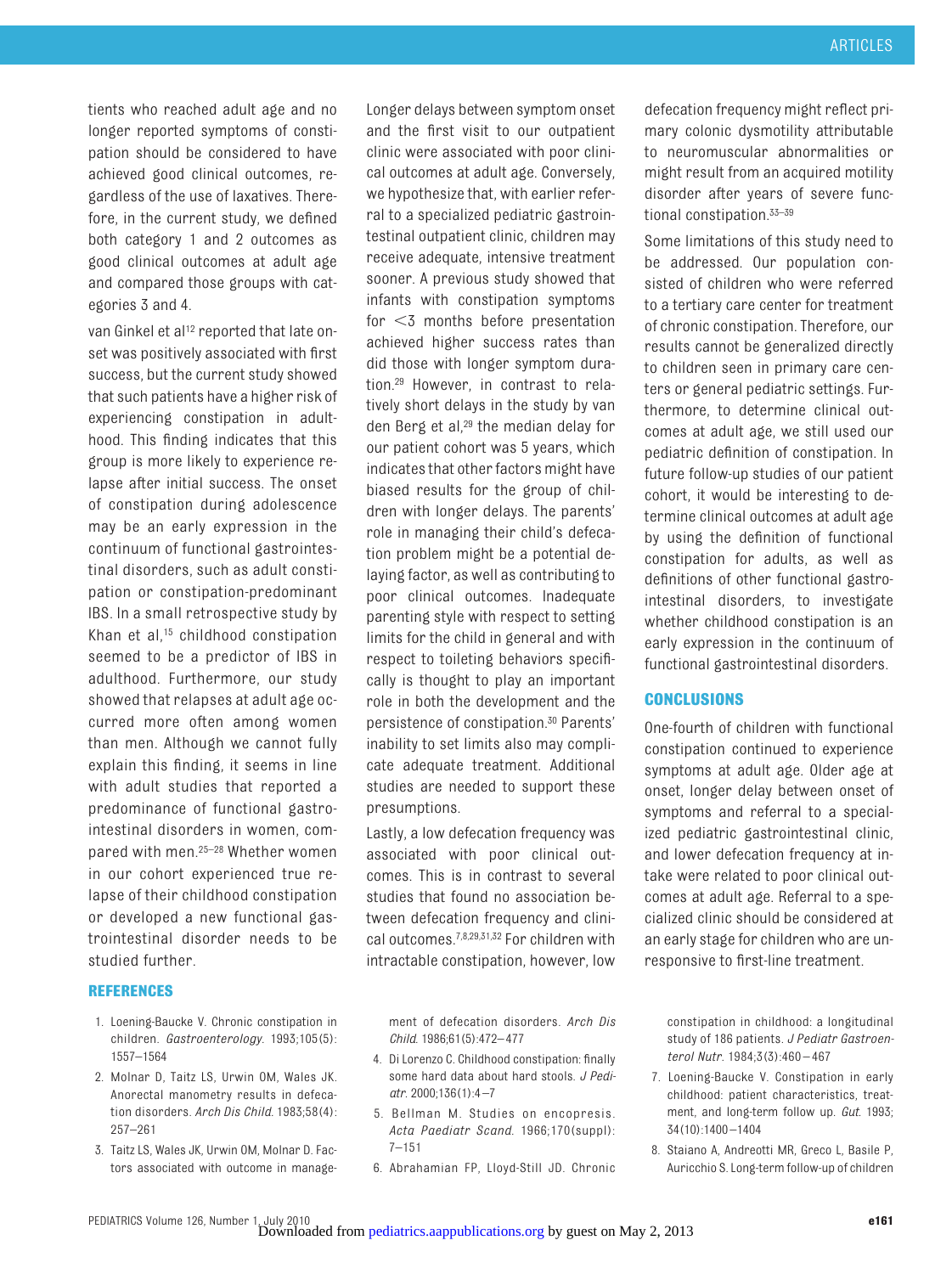with chronic idiopathic constipation. *Dig Dis Sci.* 1994;39(3):561–564

- 9. Sutphen JL, Borowitz SM, Hutcheson RL, Cox DJ. Long-term follow-up of medically treated childhood constipation. *Clin Pediatr (Phila).* 1995;34(11):576 –580
- 10. Rockney RM, McQuade WH, Days AL, Linn HE, Alario AJ. Encopresis treatment outcome: long-term follow-up of 45 cases. *J Dev Behav Pediatr.* 1996;17(6):380 –385
- 11. Procter E, Loader P. A 6-year follow-up study of chronic constipation and soiling in a specialist paediatric service. *Child Care Health Dev.* 2003;29(2):103–109
- 12. van Ginkel R, Reitsma JB, Buller HA, van Wijk MP, Taminiau JA, Benninga MA. Childhood constipation: longitudinal follow-up beyond puberty. *Gastroenterology.* 2003;125(2): 357–363
- 13. Youssef NN, Langseder AL, Verga BJ, Mones RL, Rosh JR. Chronic childhood constipation is associated with impaired quality of life: a case-controlled study. *J Pediatr Gastroenterol Nutr.* 2005;41(1):56 – 60
- 14. Faleiros FT, Machado NC. Assessment of health-related quality of life in children with functional defecation disorders [in Portuguese]. *J Pediatr (Rio J).* 2006;82(6): 421– 425
- 15. Khan S, Campo J, Bridge JA, Chiappetta LC, Wald A, Di Lorenzo C. Long-term outcome of functional childhood constipation. *Dig Dis Sci.* 2007;52(1):64 – 69
- 16. van der Plas RN, Benninga MA, Buller HA, et al. Biofeedback training in treatment of childhood constipation: a randomised controlled study. *Lancet.* 1996;348(9030): 776 –780
- 17. van Ginkel R, Büller HA, Boeckxstaens GE, van der Plas RN, Taminiau JAJM, Benninga MA. The effect of anorectal manometry on the outcome of treatment in severe childhood constipation: a randomized, controlled trial. *Pediatrics.* 2001;108(1). Available at: www.pediatrics.org/cgi/content/ full/108/1/e9
- 18. Diggle PJ, Liang KY, Zeger SL. *Analysis of Longitudinal Data*. Oxford, England: Clarendon Press; 1994
- 19. Müller-Lissner SA, Kamm MA, Scarpignato C, Wald A. Myths and misconceptions about chronic constipation. *Am J Gastroenterol.* 2005;100(1):232–242
- 20. Voskuijl WP, Reitsma JB, van Ginkel R, Büller HA, Taminiau JA, Benninga MA. Longitudinal follow-up of children with functional nonretentive fecal incontinence. *Clin Gastroenterol Hepatol.* 2006;4(1):67–72
- 21. Keuzenkamp-Jansen CW, Fijnvandraat CJ, Kneepkens CM, Douwes AC. Diagnostic dilemmas and results of treatment for chronic constipation. *Arch Dis Child.* 1996; 75(1):36 – 41
- 22. Loening-Baucke V. Biofeedback treatment for chronic constipation and encopresis in childhood: long-term outcome. *Pediatrics.* 1995;96(1):105–110
- 23. Loening-Baucke V. Persistence of chronic constipation in children after biofeedback treatment. *Dig Dis Sci.* 1991;36(2):153–160
- 24. Loening-Baucke V. Prevalence, symptoms and outcome of constipation in infants and toddlers. *J Pediatr.* 2005;146(3):359 –363
- 25. Drossman DA, Li Z, Andruzzi E, et al. US householder survey of functional gastrointestinal disorders: prevalence, sociodemography, and health impact. *Dig Dis Sci.* 1993;38(9):1569 –1580
- 26. Vandvik PO, Lydersen S, Farup PG. Prevalence, comorbidity and impact of irritable bowel syndrome in Norway. *Scand J Gastroenterol.* 2006;41(6):650 – 656
- 27. Dapoigny M, Bellanger J, Bonaz B, et al. Irritable bowel syndrome in France: a common, debilitating and costly disorder. *Eur J Gastroenterol Hepatol.* 2004;16(10):995–1001
- 28. Knowles CH, Scott SM, Rayner C, et al. Idiopathic slow-transit constipation: an almost exclusively female disorder. *Dis Colon Rectum.* 2003;46(12):1716 –1717
- 29. van den Berg MM, van Rossum CH, de Lorijn F, Reitsma JB, Di Lorenzo C, Benninga MA. Functional constipation in infants: a follow-up study. *J Pediatr.* 2005;147(5): 700 –704
- 30. van Dijk M, Benninga MA, Grootenhuis MA, Nieuwenhuizen AM, Last BF. Chronic childhood constipation: a review of the literature

and the introduction of a protocolized behavioral intervention program. *Patient Educ Couns.* 2007;67(1–2):63–77

- 31. de Lorijn F, van Wijk MP, Reitsma JB, van Ginkel R, Taminiau JA, Benninga MA. Prognosis of constipation: clinical factors and colonic transit time. *Arch Dis Child.* 2004;89(8): 723–727
- 32. Loening-Baucke V. Factors determining outcome in children with chronic constipation and faecal soiling. *Gut.* 1989;30(7): 999 –1006
- 33. Bassotti G, Villanacci V, Maurer CA, et al. The role of glial cells and apoptosis of enteric neurones in the neuropathology of intractable slow transit constipation. *Gut.* 2006;  $55(1):41-46$
- 34. Wedel T, Spiegler J, Soellner S, et al. Enteric nerves and interstitial cells of Cajal are altered in patients with slow-transit constipation and megacolon. *Gastroenterology.* 2002;123(5):1459 –1467
- 35. Southwell BR, King SK, Hutson JM. Chronic constipation in children: organic disorders are a major cause. *J Paediatr Child Health.* 2005;41(1–2):1–15
- 36. Wedel T, Van Eys GJ, Waltregny D, Glenisson W, Castronovo V, Vanderwinden JM. Novel smooth muscle markers reveal abnormalities of the intestinal musculature in severe colorectal motility disorders. *Neurogastroenterol Motil.* 2006;18(7):526 –538
- 37. van den Berg MM, Mousa HM, Di Lorenzo C, Benninga MA, Boeckxstaens GE, Luquette M. Morphological changes of the enteric nervous system, interstitial cells of Cajal and smooth muscle in children with colonic motility disorders. *J Pediatr Gastroenterol Nutr.* 2009;48(1):22–29
- 38. Hutson JM, Catto-Smith T, Gibb S, et al. Chronic constipation: no longer stuck! Characterization of colonic dysmotility as a new disorder in children. *J Pediatr Surg.* 2004;39(6):795–799
- 39. Youssef NN, Pensabene L, Barksdale E Jr, Di Lorenzo C. Is there a role for surgery beyond colonic aganglionosis and anorectal malformations in children with intractable constipation? *J Pediatr Surg.* 2004;39(1):73–77